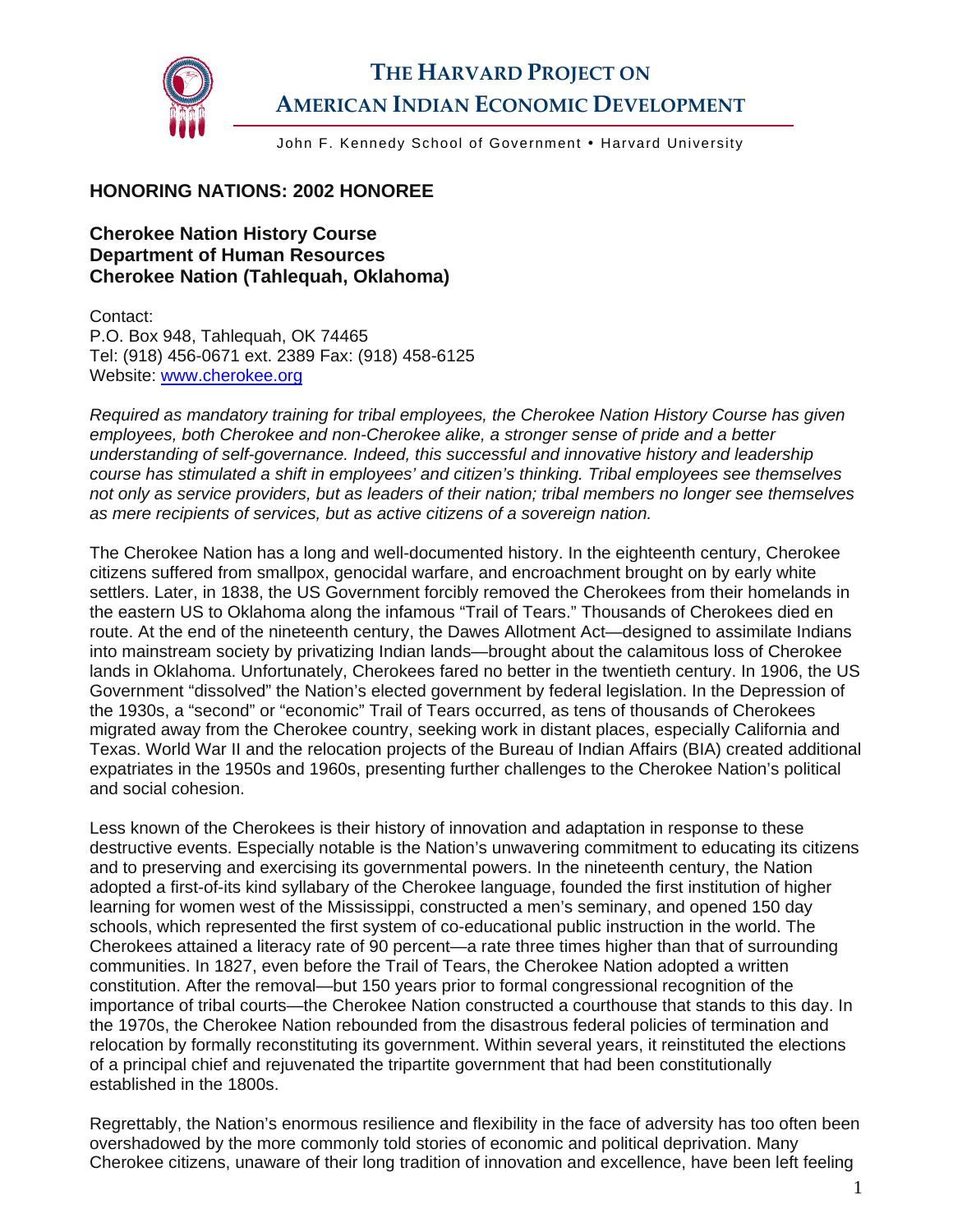disempowered. Despite the reorganization of the Cherokee Nation in the 1970s, many Cherokees today have struggled to regain an understanding of their citizenry and sovereignty as a nation. Several years ago, a Cherokee tribal attorney overheard another tribal employee cut off a problemsolving conversation with the comment, "We can't do that. The Bureau of Indian Affairs won't let us." The employee's deference to the BIA revealed a failure to appreciate a history of innovation and adaptation by the Cherokee people.

In 1992, the tribal attorney organized a course to teach the legal history of the Cherokee Nation. Eventually it evolved into the Cherokee Nation History Course—a forty hour college-level course that is a mandatory training component for every Cherokee Nation employee. Employees have the option of taking the course in one week, over two alternate weeks, or over five alternating Fridays. Teachers rely on lectures, guest speakers, group discussions, role-playing, and case study methods to immerse their students in the study of Cherokee history. The Course offers a 1,200-page reading packet consisting of treaty texts, legislative acts, and court decisions, as well as pertinent essays written by Cherokees and other scholars. Since its creation, approximately 1,300 tribal government employees have completed the Cherokee Nation History Course. An additional 600 students from the community at large—locals and expatriates, Cherokees and non-Cherokees—also have completed the Course, which is free and open to the public. Taught by one paid and several volunteer Cherokee staff, the Course is nearing its goal of teaching every government employee Cherokee history during the initial three-year project. Afterwards, the Course will be instituted as one of eleven "core" courses of employee development that will continue to be required of every new tribal employee. Furthermore, the curriculum is being adapted for school age children and Cherokee language speakers.

The Cherokee Nation History Course seeks to promote critical thinking skills, self-reliance, and a strengthened sense of cultural and national identity. Organized chronologically, the Course encourages students to develop their own responses to various crises in Cherokee history preventing encroachment in 1753, responding to the Removal Act in 1830, rebuilding the Nation in 1846, challenging Allotment in 1885, and coping with dissolution of the Cherokee Nation in 1906—and then compare their responses to decisions of Cherokee leaders of the past. These comparisons have generated respect and appreciation for the long tradition of Cherokee nation-building initiatives and the wisdom and ingenuity of former Cherokee leaders. For example, in role-plays, students act as the Council of Headmen that met to determine a response to the Cherokees' problematic relationship with the British in 1753. In another assignment, students devise strategies for reconstructing the Nation in the aftermath of the Trail of Tears and the Cherokee Civil War. The actual rebuilding that took place in the mid-nineteenth century demonstrates to students the success with which Cherokee leaders of the past overcame the loss of land to assert their sovereignty. The Cherokee Nation History Course inspires students to see themselves as citizens of a sovereign nation and not as clients of a government bureaucracy. Furthermore, it has transformed tribal government employees from being service providers to leaders. As one former student said, "I plan to take more pride in my work and go that extra mile to do my job. I know that I am working for the people, not just a paycheck."

The Course has succeeded in allowing its participants to see themselves differently, to see the Cherokees as a people of excellence. The appreciation of the Cherokee Nation History Course is most clearly reflected in the outstanding evaluations it receives from students. According to systematic surveys, the Course has a 96 percent general approval rating while individual students have described the Course as "life-changing" and "empowering." Many say that the Course has succeeded in replacing discouragement and anger over Cherokee history with a sense of pride and accomplishment. One student wrote, "On the first day, I cried, but by the last day, I was really proud to be a Cherokee." Another student remarked, "Growing up, I was always told by others, 'You Cherokees all gave up. You died walking; you didn't die fighting.' Now I understand that we didn't give up. We fought in our own way for four hundred years, not fifty. We adapted. We responded. And we're still here."

The Course's exploration of past Cherokee leaders' unprecedented and strategic thinking serves as a model for students who work on behalf of the Cherokee Nation today. Employees' awareness of tribal history allows them to lobby on behalf of tribal interests from a more informed standpoint. One student